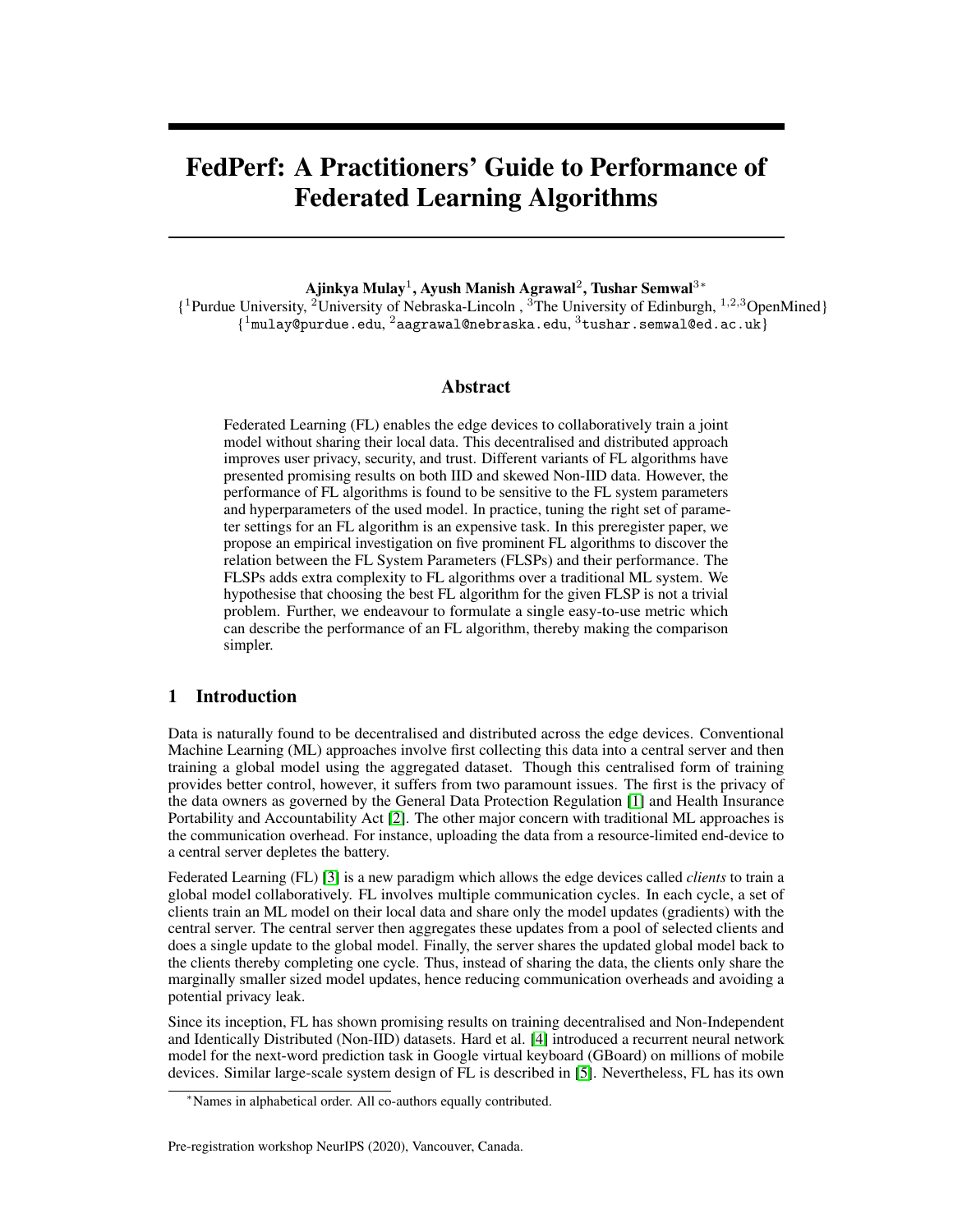set of critical challenges and downsides, especially in scenarios where deep learning models are used. The performance of an FL algorithm is found to be highly sensitive to both the system- and hyper-parameters of the model (for instance, a deep neural network) [\[6\]](#page-4-2). In practice, exploring the right set of configuration settings for an FL algorithm is a costly and arduous task. The primary reason being that training FL algorithms in a simulation setting is much slower than the conventional DL approaches since it involves training multiple models sequentially.

In this paper, we present FedPerf, an empirical study on five prominent FL algorithms to capture the relation between the parameters and performance. To provide for the unique scenario created by FL, we define Federated Learning System Parameters (FLSPs). These FLSPs are an added complexity in FL over a traditional ML system. For example, one significant FLSP is the skewness in the Non-IID data distributed among the client devices. A highly skewed data could comprise a scenario with each client containing only a single label data in a multi-class classification problem. Other common FLSPs include the number of participating clients, the communication and processing budget of individual clients, and fraction of stragglers. We are inspired by the previous work from Zhang and Wallace [\[7\]](#page-4-3), and Semwal et al. [\[8\]](#page-4-4), which presents a similar analysis on convolutional neural networks and Transfer Learning [\[9\]](#page-4-5), respectively. It is envisaged that this work will significantly reduce the efforts of practitioners and researchers expend in finding the right setting. Here we will explore and report the results of a large set of experiments on a total of five different state-of-the-art FL algorithms. Many of the recent work in FL either present a conceptual survey or only discuss the mean accuracies for their own set of selected hyperparameters values. However, we found that the performance of FL algorithms is highly susceptible to the choice of constant parameters. We hypothesise that choosing the right FL algorithm and hyperparameters for the given FLSPs while being able to tune the FLSPs is not a trivial task. Furthermore, we are interested in identifying the inherent limitations of the FL system. Developing a thorough understanding of the FL system will help us lay the groundwork for expanding FL with Secure Multi-Party Computation (SMPC), Homomorphic Encryption (HE), and Differential Privacy (DP).

We explore the following aspects of FL:

- 1. How do we characterise the effect of FLSPs on the performance of an FL system?
- 2. How can we formulate a single easy-to-use metric that can explain the performance of an FL system?
- 3. Given FLSPs for a system, can we identify the best performing FL algorithm?

## 2 Related Work

Lim et al. .[\[10\]](#page-4-6) discuss challenges in FL that occur in highly heterogeneous systems. These include communication costs, resource allocation, and privacy and security in the implementation of FL at scale. Similarly, Aledhari et al. [\[11\]](#page-4-7) provide industry-specific obstacles in FL, along with detailed service use-cases. However, both of these manuscripts do not address the complexity involved in implementing and comparing different FL algorithms. Keeping these papers in mind, we further investigate the motivation behind FLSPs and Federated Learning Metric (FLM).

FLSPs: Understanding the every-increasing list of system parameters, which affect FL is hard to keep track off. Further, investigating every single FL system configuration is virtually and computationally infeasible. We do see an attempt in Hu et al. [\[12\]](#page-4-8) to determine the important parameters in FL systems. They investigate unique parameters like dataset partitioning styles and diversity of datasets. Furthermore, the authors have made attempts to present metrics that could track these parameters separately. Similarly, in Li. et al. [\[13\]](#page-4-9), we see a new parameter called *client fairness* being discussed, thus prompting the idea that there could be more undiscovered parameters which might be important and yet not being brought into the discussions. In, [\[14\]](#page-4-10), the authors compare the performance of multiple FL algorithms for one FLSP – data distribution heterogeneity (either IID or non-IID). Based on the performance analysis reported in [\[14\]](#page-4-10), the number of simulations for five algorithms, and a single FLSP, would be in the order of  $O(mn)$  where m is the number of FL algorithms and  $n$  is the different variations of each FLSP. Thus, exhibiting the complexity of choosing FLSPs. Fig. [1](#page-2-0) further showcases the complexity in tuning multiple FLSPs along with hyperparameters for an FL System. As can be seen from the figure, the number of experiments increases by polynomial times with the increase in the FLSPs. We believe understanding the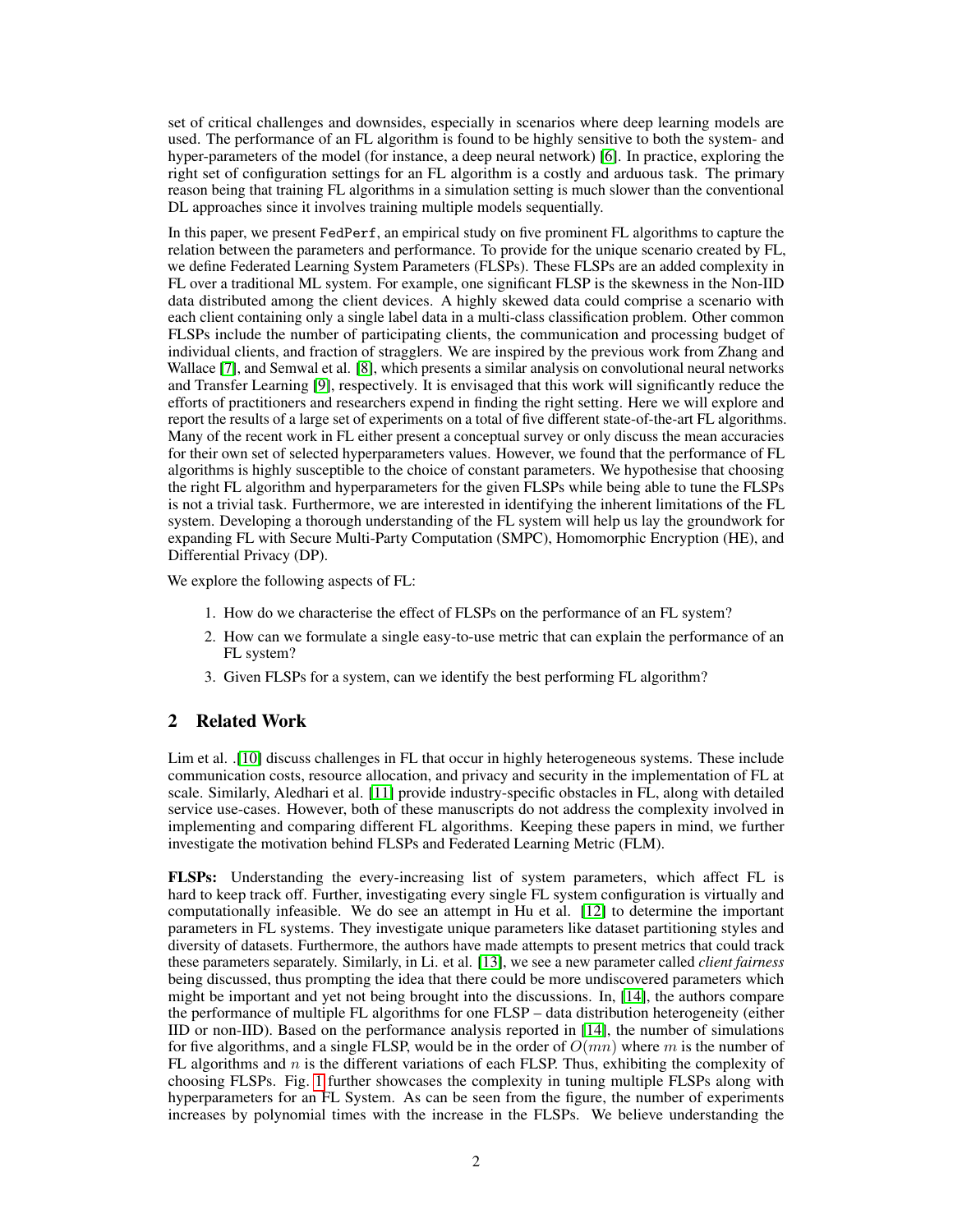

<span id="page-2-0"></span>Figure 1: **FLSP Tuning**: A graphical demonstrations of the complexity of FLSP tuning to identify the performance of FL algorithms. Here, we have to discretise continuous FLSP spaces necessarily, (here the percentage of stragglers in the system) to reduce the parameter search complexity. Even then, we have nine configurations. Furthermore, adding in the hyperparameter search leads to a doubling of the parameter tuning complexity.

relationship between FLSPs and the performance of FL Systems, could help reduce the time required to simulate FL algorithms.

In this paper, we, therefore, attempt to provide a broad definition inclusive of all current and potential future FLSPs. Furthermore, we provide comprehensive coverage of FLSPs known through the literature and our findings. Finally, we provide an empirical correlation between FLPSs and FL performance.

FLM: As reported in Hu et al. [\[12\]](#page-4-8), tracking performance is increasingly complex since there could be multiple metrics for the *same* FL system. Liang et al. [\[15\]](#page-4-11) provides an industryspecific empirical coverage of the parameters that are valuable in real datasets, such as algorithm robustness and fairness between corporations. As evidenced above, the literature is not yet complete enough to provide simple easy-to-track metrics in FL. This paper attempts to provide clarity on these metrics. We investigate how we can reduce the number of metrics to be tracked and come up with a simple easy-to-track metric (denoted by FLM).

# 3 Methodology and experimental protocol

Since we wish to understand the impact of FLSPs on the system performance, we will begin with a simple experiment over baseline federated datasets from LEAF [\[16\]](#page-4-12). Table [1](#page-3-3) presents a list of currently identified FLSPs. We tune the five algorithms with respect to the FLSPs, by tuning one FLSP at a time while keeping the rest constant. The algorithm performance is measured over the metrics suggested in Table [2.](#page-3-4) We expect this tuning to get harder with increasing FLSPs, as demonstrated by Fig. [1.](#page-2-0) Through this empirical analysis of the FL algorithms over varying FLSP configurations, we expect to find matching between the optimal algorithm to be used for the given FLSPs. Furthermore, to improve performance measurement, we will understand the various suggested metrics in literature and provide an algorithm-matching based on the right FLM and the given FLSPs. Our experiments will primarily consist of using the LEAF datasets combined with five prominent FL algorithms in the literature to come up with this matching. Precisely, the experiments will be based on: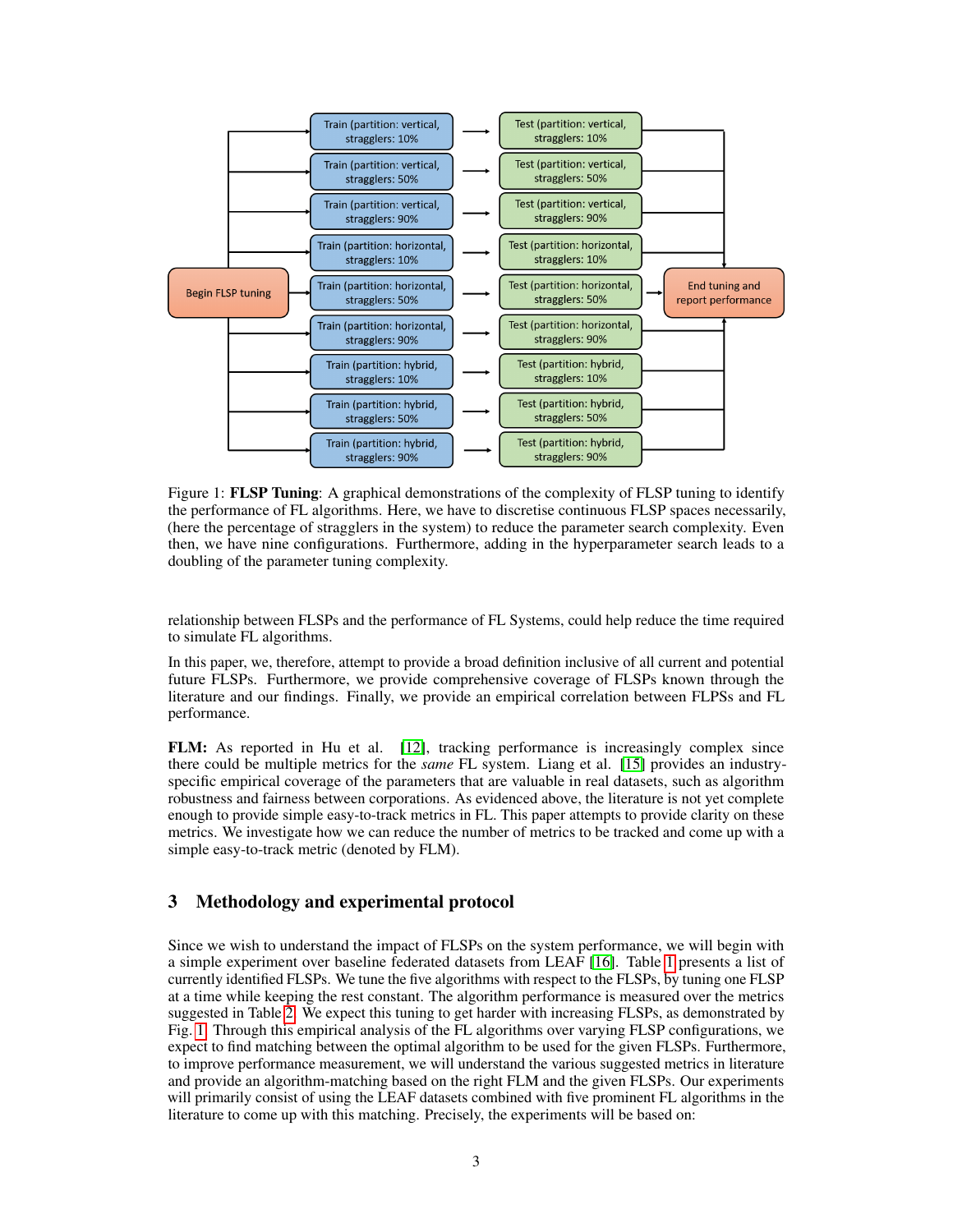<span id="page-3-3"></span>

| <b>FLSP</b>                     | <b>Types</b>                                               |
|---------------------------------|------------------------------------------------------------|
| <b>Datasets</b>                 | <b>LEAF</b> datasets and Synthetic datasets                |
| Data Partitioning               | Vertical, Horizontal and Hybrid                            |
| Data Variety                    | Text, audio and video                                      |
| Data Skewness                   | Difference in data size across clients                     |
| Data Distribution Heterogeneity | <b>IID and Non-IID</b>                                     |
| Communication                   | Network bitrate, Number of global rounds                   |
| Number of clients               | Vary over possible number of clients                       |
| <b>Stragglers</b>               | Percentage varying from 0%-95%                             |
| ML Models                       | Choosing multiple ML models appropriate for the task       |
| Synchronicity                   | Synchronous and Asynchronous                               |
| <b>Client Fairness</b>          | Maximum performance difference (in $\%$ ) the over clients |
| Computational power             | number of local rounds                                     |

Table 1: FLSP: List of system parameters which affect the performance of FL algorithms

- the variation in the FLSPs,
- performance measurement over multiple metrics and determining the right FLM,
- computing over a multitude of baseline FL datasets and algorithms.

FLSPs: Prompted from previous literature works [\[12\]](#page-4-8), [\[15\]](#page-4-11) we first list the possible FLSPs in Table [1.](#page-3-3) Due, to the limited scope of this article, we decided to solely focus on the parameters related to FL. We do understand that a lot of supplementary parameters exist for DP, SMPC, and HE. We however, defer this work to future articles.

Metrics: Several metrics are suggested to keep track of how an FL system performs. We list the proposed metrics in Table [2.](#page-3-4) We realise that some metrics target the budget available while others define the performance of the algorithm and appropriately segregate them. Therefore, our experiments involve tracking each one of these metrics to understand how the FLSPs and the choice of algorithms affect them. Similar to FLSPs, we postpone discussion of metrics relating to DP, SMPC, and HE to the future work.

| <b>Metrics</b>             | <b>Description</b>                        |
|----------------------------|-------------------------------------------|
| Model                      | Accuracy and Loss                         |
| <b>Fairness</b>            | Similar model performance over clients    |
| <b>Communication Cost</b>  | Number of global rounds, data transmitted |
| <b>Computational Power</b> | Number of local rounds, Convergence       |

<span id="page-3-4"></span>

|  | Table 2: FL Metrics |
|--|---------------------|
|--|---------------------|

FL algorithms and datasets: We decide to start with five baseline Federated Algorithms - FedAvg [\[3\]](#page-3-2), FedProx [\[17\]](#page-4-13), FSVRG [\[18\]](#page-4-14), CO-OP [\[19\]](#page-4-15) and q-FedAvg [\[13\]](#page-4-9). These cover different optimisation methods, synchronicity and fairness in FL. We use the baseline datasets from the LEAF.

Embracing Open-Science: Finally, besides the FLSMs, we realise that a number of articles in FL, lack implementations of the proposed algorithm, therefore requiring heavy hyperparameter tuning and adjustments to the proposed ML model. We, therefore, will provide implementations of all our code, where new implementations will continually be added.

## **References**

- <span id="page-3-0"></span>[1] P. Voigt and A. Von dem Bussche, "The eu general data protection regulation (gdpr)," *A Practical Guide, 1st Ed., Cham: Springer International Publishing*, 2017.
- <span id="page-3-1"></span>[2] G. J. Annas, "Hipaa regulations — a new era of medical-record privacy?" *New England Journal of Medicine*, vol. 348, no. 15, pp. 1486–1490, 2003.
- <span id="page-3-2"></span>[3] B. McMahan, E. Moore, D. Ramage, S. Hampson, and B. A. y Arcas, "Communication-efficient learning of deep networks from decentralized data," in *Artificial Intelligence and Statistics*, 2017, pp. 1273–1282.